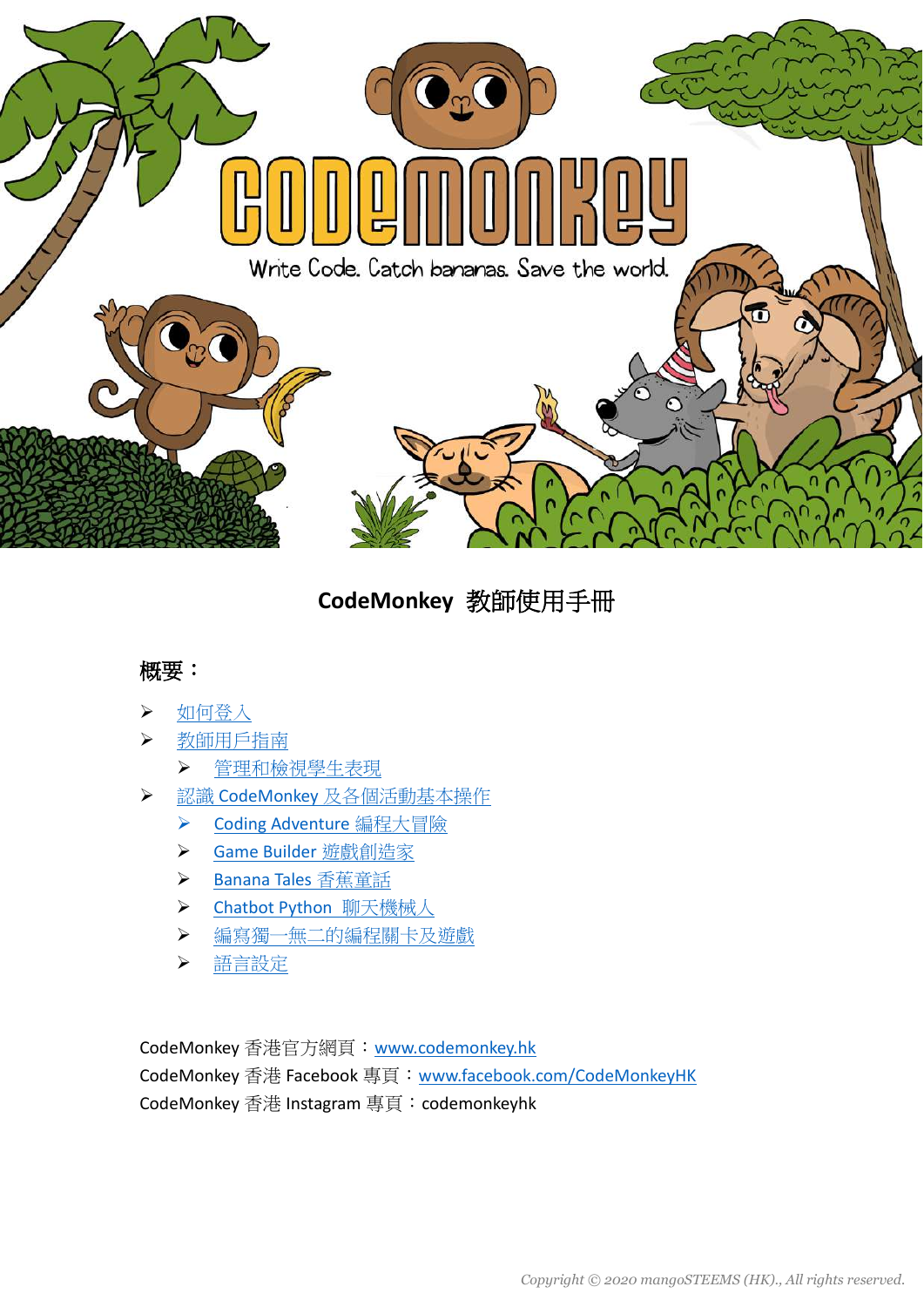- 如何登入**?**
- <span id="page-1-0"></span>1. 進入 [www.codemonkey.hk](http://www.codemonkey.hk/) 後按「login」



2. 輸入帳號與密碼

| <b>CODEMONIALY STATE</b> |                                    |                                    |                | <b>COURSES v</b>  | <b>EDUCATORS</b> v | LOG IN | SIGN UP | Ξ |
|--------------------------|------------------------------------|------------------------------------|----------------|-------------------|--------------------|--------|---------|---|
|                          |                                    | <b>LOGIN</b>                       |                |                   |                    |        |         |   |
|                          | <b>Account Details</b>             |                                    | or login with: |                   |                    |        |         |   |
|                          | Email / Usemanie<br>Password       |                                    | G Google       | <b>B</b> Dieser   |                    |        |         |   |
|                          | Remember me                        |                                    | Othee 366      | Class time        |                    |        |         |   |
| C                        | Forgot passworld?<br><b>106 IN</b> |                                    | G Edmodo       | <b>C</b> Facebook |                    |        |         |   |
|                          |                                    |                                    |                |                   |                    |        |         |   |
|                          |                                    | Don't have an account? Separations |                |                   |                    |        |         |   |
|                          |                                    |                                    |                |                   |                    |        |         |   |
|                          |                                    |                                    |                |                   |                    |        |         |   |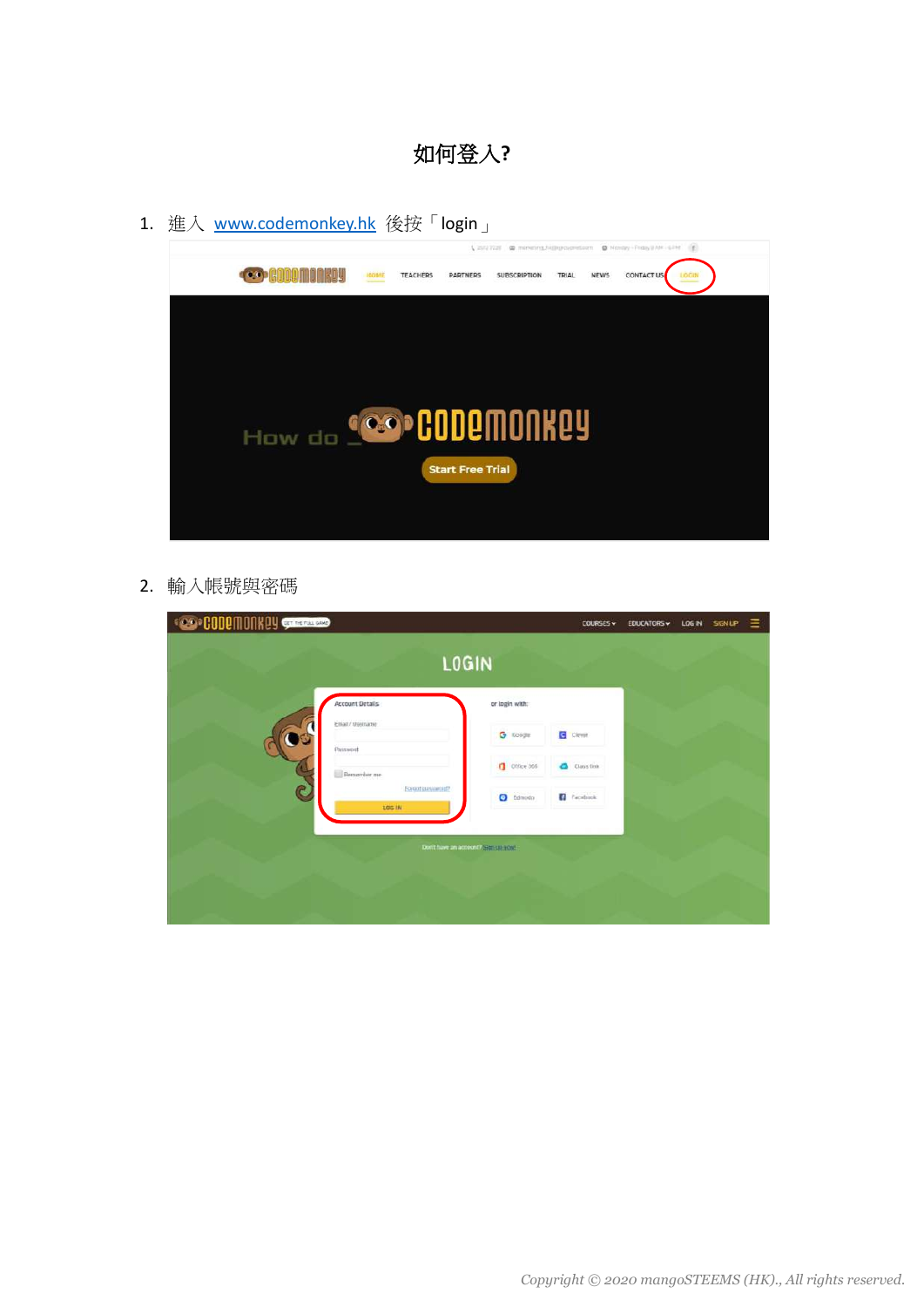3. 登入後按右上角的 ,點擊 HOME 進入使用者主頁



使用者主頁:

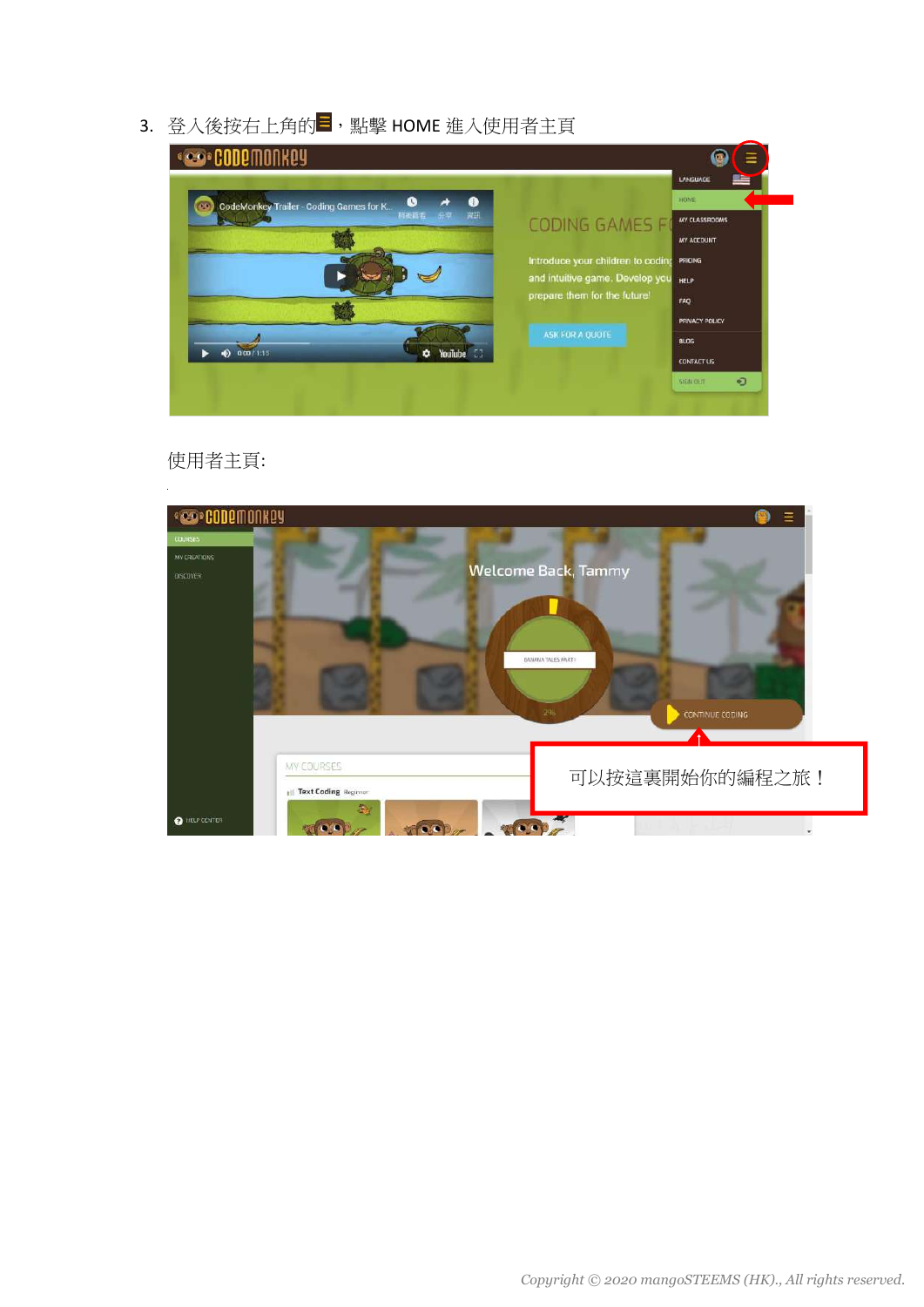## 教師用戶指南

<span id="page-3-0"></span>進入使用者首頁,在左邊的「TEACHER RESOURCES」中能找到各式各樣的教 學資源,包括課堂指南、教案、用戶指南、CodeMonkey 操作影片教學、常 見問題等。

| <b>COPCODEMO</b>         |                                                                                                              |              |
|--------------------------|--------------------------------------------------------------------------------------------------------------|--------------|
| MY CLASSROOMS            |                                                                                                              |              |
| <b>LOURSES</b>           | Teaching With CodeMonkey<br>"How To" Guides<br><b>HOC Notes</b><br>Classroom Resources                       |              |
| <b>TEACHER RESOURCES</b> |                                                                                                              |              |
| MY CREATIONS!            | <b>New Features</b><br><b>Teaching with Coding Adventure</b>                                                 |              |
| <b>DISCOVER</b>          | 31.<br>Teaching with Coding Adventure<br>Visit Page                                                          |              |
|                          | LESSON PLANS                                                                                                 |              |
|                          | <b>Coding Adventure</b>                                                                                      |              |
| <b>O</b> HELP CENTER     | Leason Plans<br>Lesson Plans<br>Leason Pans<br>Lesson Plans 1-16<br>Lesson Plans 17-32<br>Lesson Plans 33-48 | $\mathbf{v}$ |

- **Teaching with CodeMonkey**:你可以找到 CodeMonkey 的課堂指南與建議 教案
- **"How To" Guides**:可以找到操作指南及教學影片
- **HOC Notes**:可以找到一小時編程工作坊的活動
- **Classroom Resources**:提供學生證書、課室海報、課堂活動資源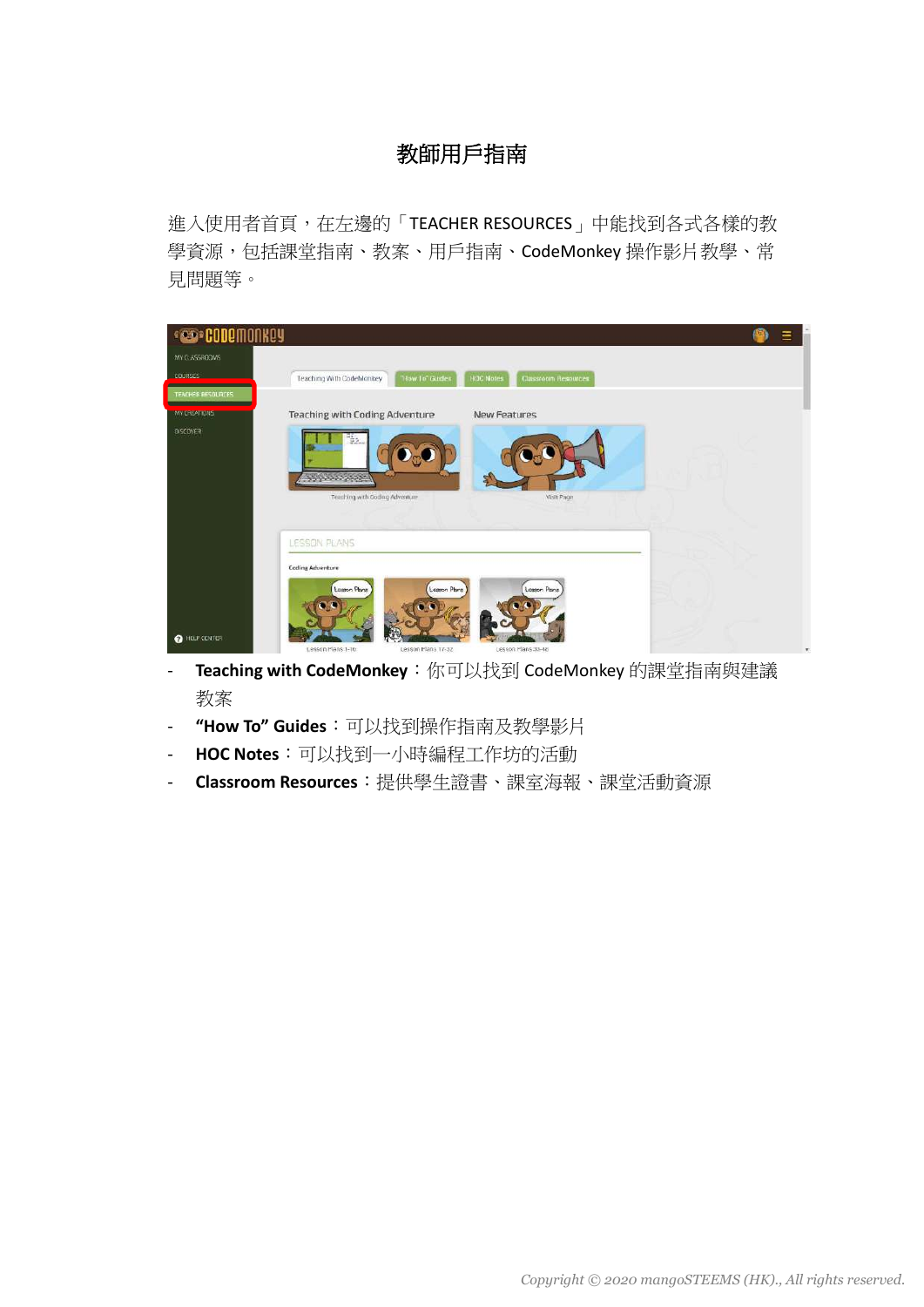#### 管理和檢視學生表現:

<span id="page-4-0"></span>1. 登入教師帳號後,於左邊選取 MY CLASSROOM,選擇班別。按下班別後,進 入管理班別的頁面。

| MY CLASSROOMS                              |                                                                                                                                                                                            |                       |                          |                           |                        |                              |
|--------------------------------------------|--------------------------------------------------------------------------------------------------------------------------------------------------------------------------------------------|-----------------------|--------------------------|---------------------------|------------------------|------------------------------|
| <b>COURSES</b><br><b>TEACHER RESOURCES</b> | MY CLASSROOMS                                                                                                                                                                              |                       |                          |                           |                        |                              |
| MY DREATIONS<br>DISCOVER                   | Click on a classroom to create and manage student accounts, see students progess and add a co-teacher.<br>Click the <b>Computer of the control of the table</b> to create a new classroom. |                       |                          |                           |                        |                              |
|                                            | 6<br><b>CLASSROOMS</b>                                                                                                                                                                     | 43<br><b>STUDENTS</b> | п<br>WEEKLY ACTIVE USERS | n<br>MONTHLY ACTIVE USERS | 6<br>USED SUBSCRIMIDAS | ACTIONS:                     |
|                                            | <b>CARTIAS WORKSHOP</b>                                                                                                                                                                    | 37                    | $\Omega$                 | $\Box$                    | Up to 30, 30 days      | $1 + 10$<br>Class code: B6ck |
|                                            | <b>EMCTOO1</b>                                                                                                                                                                             | h                     | O                        | $\Omega$                  | CA <sub>2</sub>        | ノミイ岳<br>Class code: Bxh7m    |
|                                            | CMCT002                                                                                                                                                                                    |                       | O                        | O                         | CA <sub>1</sub>        | 7114<br>Class code: 5ew2e    |
| <b>O</b> HELP CENTER                       | CO-TAMMY<br>Teacher: Tammy                                                                                                                                                                 |                       | 0                        | 0                         | <b>Coding Olympics</b> |                              |

2. 按「Progress」檢視學生的進度及找尋關卡三星答案。

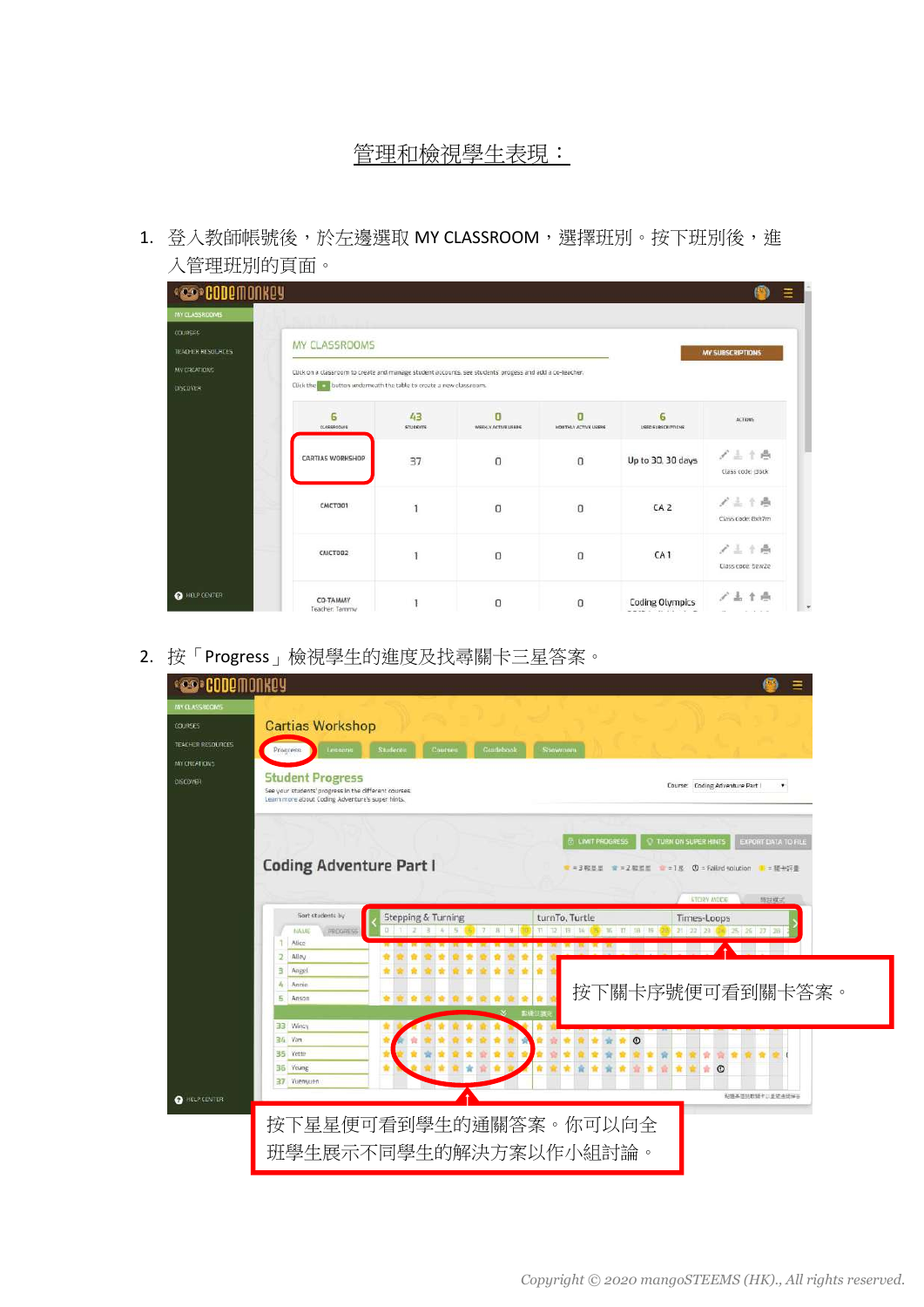- 3. 按「Students」管理學生帳號。
	- a. 按下鉛筆按鈕及「RESET PASSWORD」來更改學生的用戶名稱及密碼。
	- b. 按「ADD STUDENTS」來增加學生。

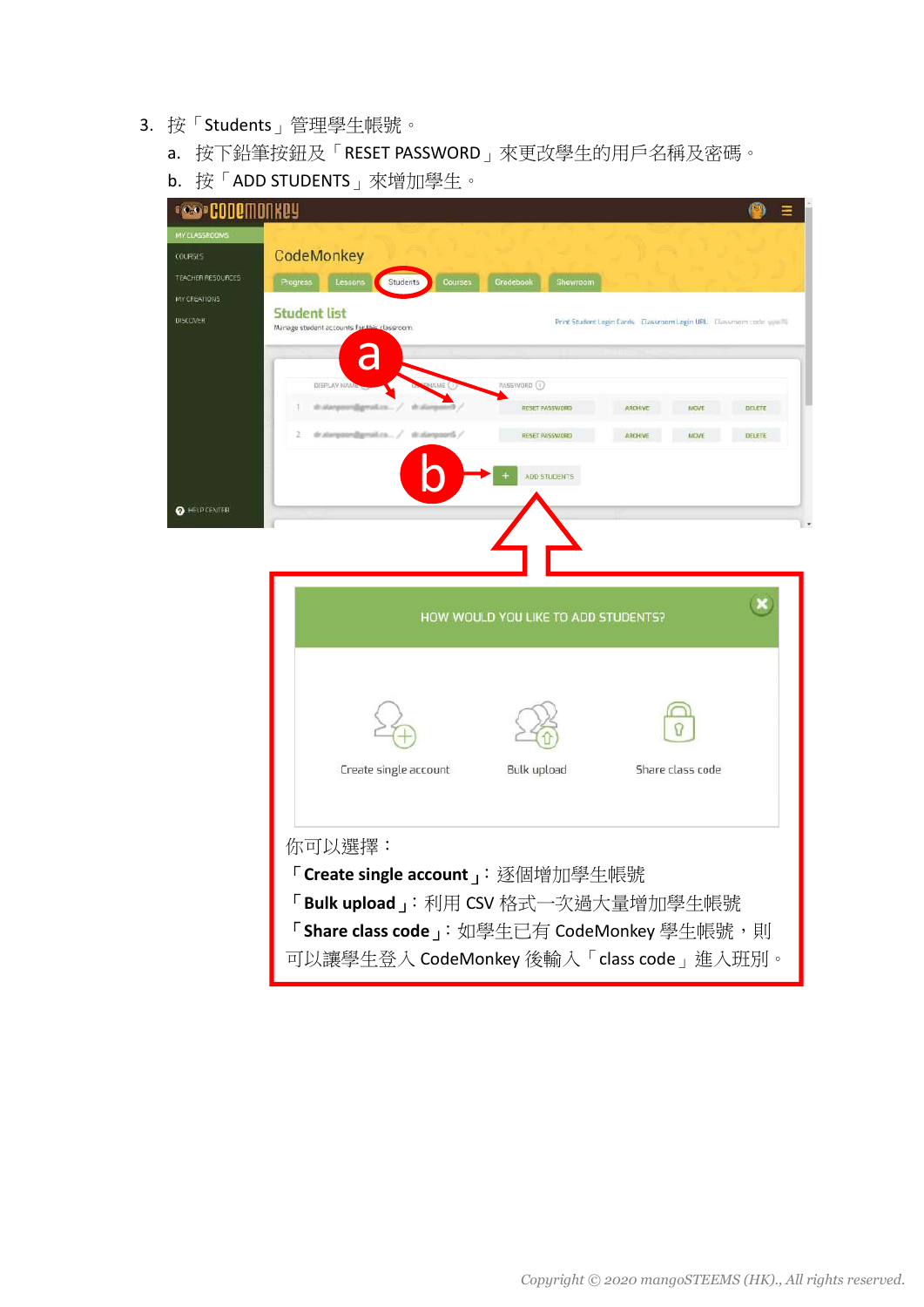4. 按「Course」指定 CodeMonkey 課程給學生。

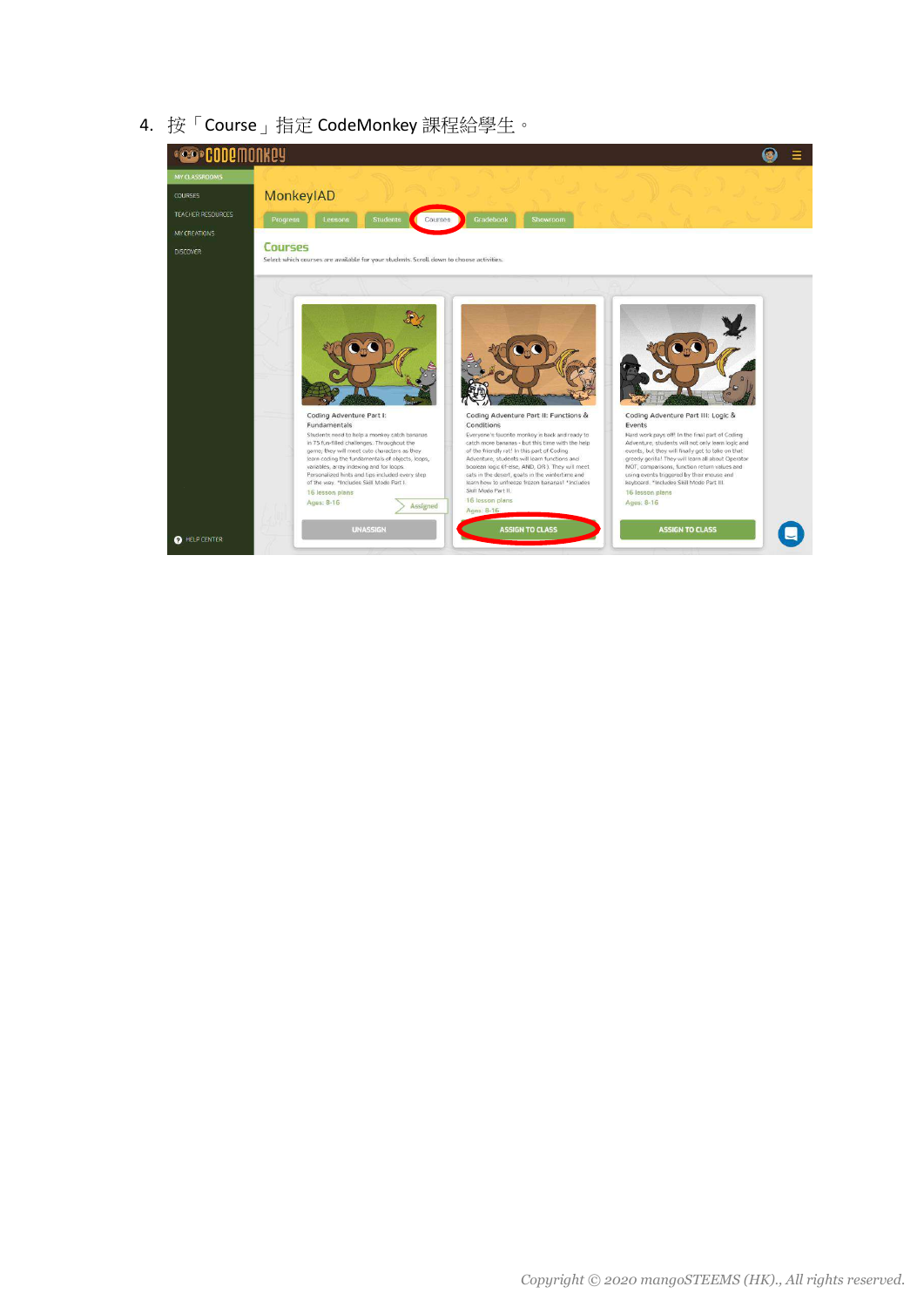### 認識 **CodeMonkey**

<span id="page-7-0"></span>CodeMonkey 有不同的主題的編程學習,為不同年齡層及不同學習需要的師生而 設。所有內容都是由資深及擁有多年教學經驗的資訊科技、電腦老師所編寫。





Coding Adventure 編程大冒險 Dodo Does Math 數學編程營



Game Builder 遊戲創造家 **Banana Tales 香蕉童話** 



[進入基本操作](#page-8-0)



Chatbot Python 聊天機械人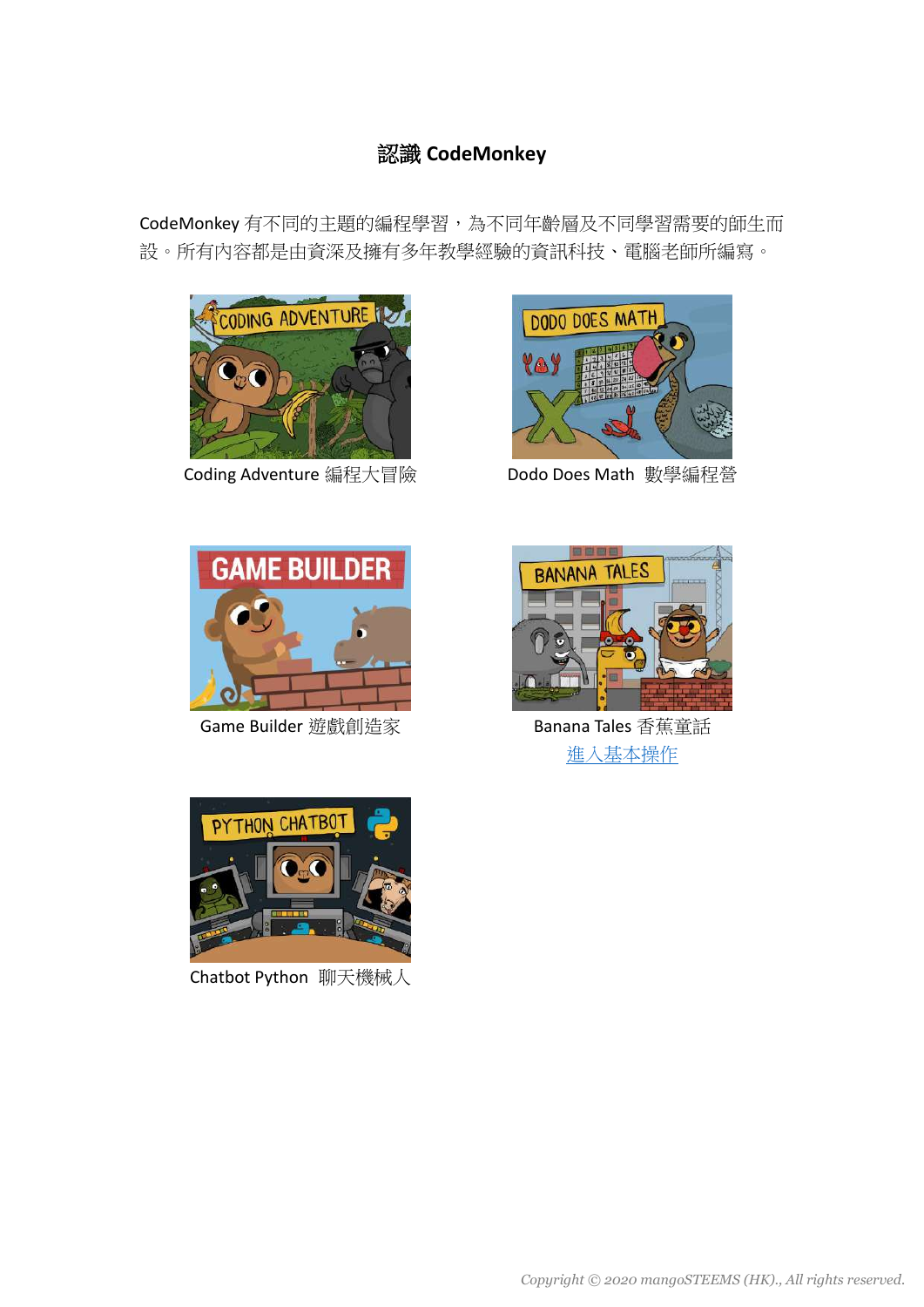#### 基本操作:Banana Tales 香蕉童話

<span id="page-8-0"></span>1. 進入使用者主頁後,在「COURSES」來選擇你的編程課程。Banana Tales 分 兩個級別,你要先完成基礎學習 Part 1。



- 2. 進入關卡後,你必須透過 Python 編程,指令遊戲的的動物角色(物件),如 鯨魚、長頸鹿或火龍,來確保香蕉能順利運送給 Baby Monkey。
	- a. 寫下遊戲中不同動物角色(物件)要執行的指令
	- b. 你可以按下 Hints 觀看關卡提示
	- c. 你可以點擊右上角的 啊開啟教學卡,以查看關卡所涉及的編程概念。
	- d. 完成編程後先按下 Run!, 動物會隨即執行右邊的指令。當動物替你清除 所有障礙後,點擊啟動香蕉車,並把香蕉順利運送給 Baby Monkey。

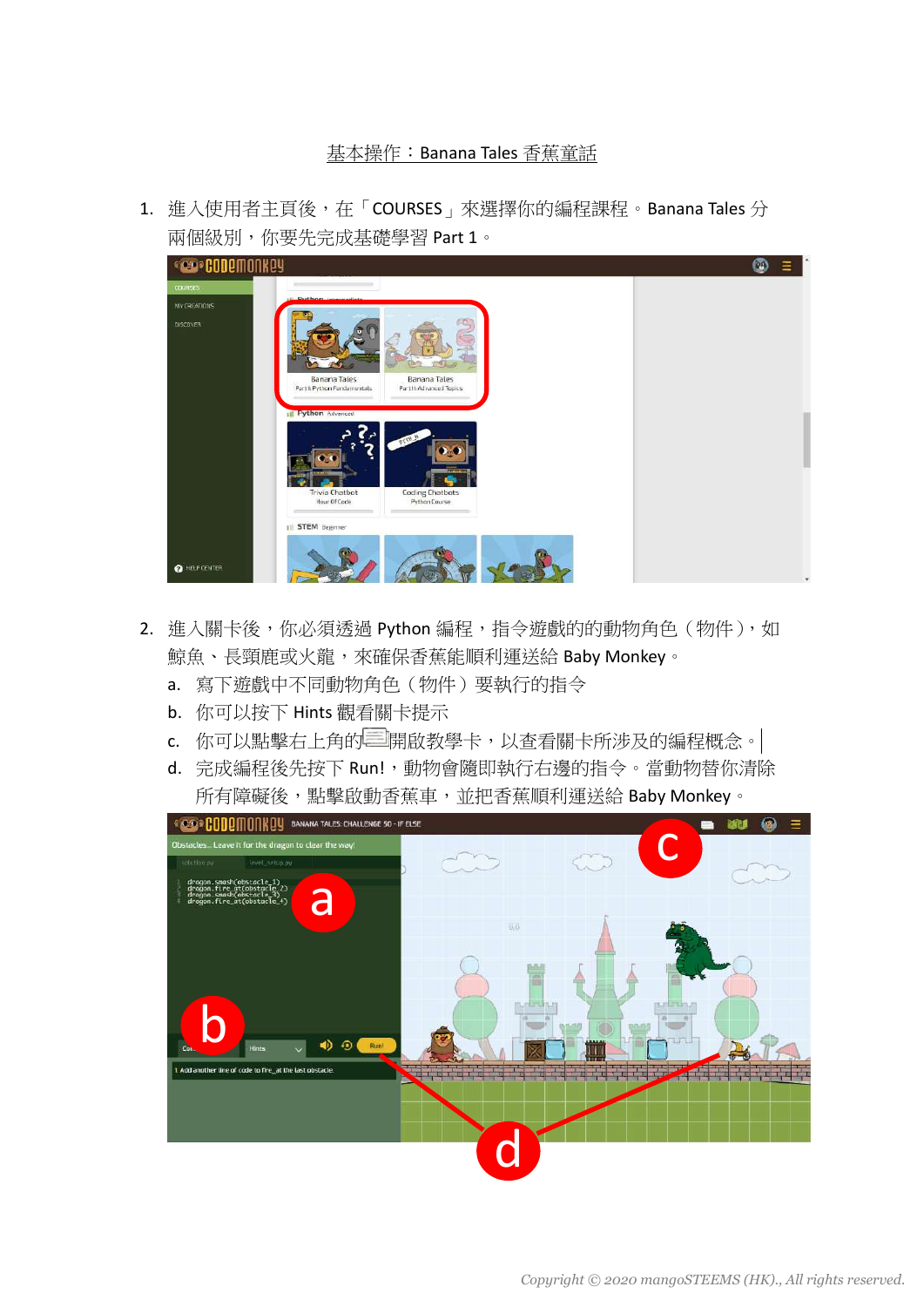3. 如果你成功把香蕉送給 Baby Monkey, 恭喜, 你可以進入下一關的挑戰!



否則,你必須繼續挑戰直至成功收集所有香蕉。別擔心,Banana Tales 會有 提示助你闖關成功。